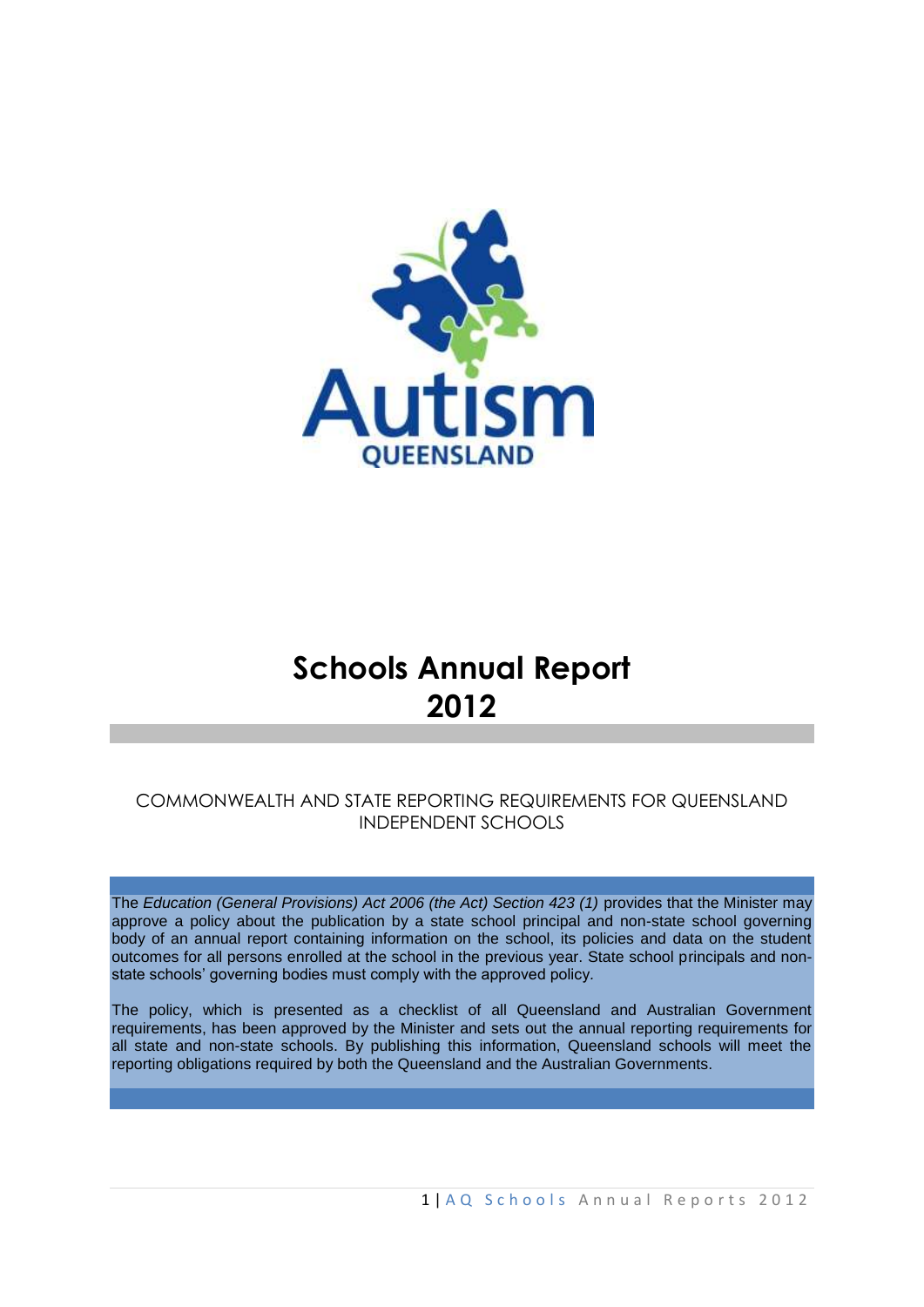#### **School sector:**

Autism Queensland runs two Education and Therapy Centres in Brisbane at Brighton and Sunnybank Hills that operate as accredited Independent Schools. Both provide a range of group placement options for children diagnosed with an Autism Spectrum Disorder (ASD) from Prep to Year 12.

#### **School's address:**

Sunnybank Campus **Brighton Campus** Brighton Campus 437 Hellawell Road 136 North Road Sunnybank Hills Qld 4109 Brighton Qld 4017 Ph: 07 3273 0000 Ph: 07 3631 6300 Fax: 07 3273 8306 Fax: 07 3631 6388 [Sunnybankschool@autismqld.com.au](mailto:Sunnybankschool@autismqld.com.au) [Brighton@autismqld.com.au](mailto:Brighton@autismqld.com.au)

Contacts:

Jandee Laidlaw (Principal Sunnybank School) Amra Bazdar (Principal Brighton School)

Website: [www.autismqld.com.au](http://www.autismqld.com.au/)

#### **Total enrolments for 2012:**

Average student enrolment for 2012:

160 students attended placement across the period of 2012 school year.

#### **Year levels offered:**

Prep to Year 12.

#### **Co-educational or single sex:**

Co-educational.

#### **Distinctive curriculum offerings:**

Autism Queensland's Autism-specific curriculum for students in **Year 1 - Year 12** is linked to the Australian Curriculum for English and Mathematics and Queensland Studies Authority (QSA) for Health and Physical Education (HPE), Studies of Society & Environment (SOSE) and Information Communication Technology. As further curriculum areas are released by ACARA (Australian Curriculum & Reporting Authority) they will be incorporated as appropriate to Autism Queensland Schools.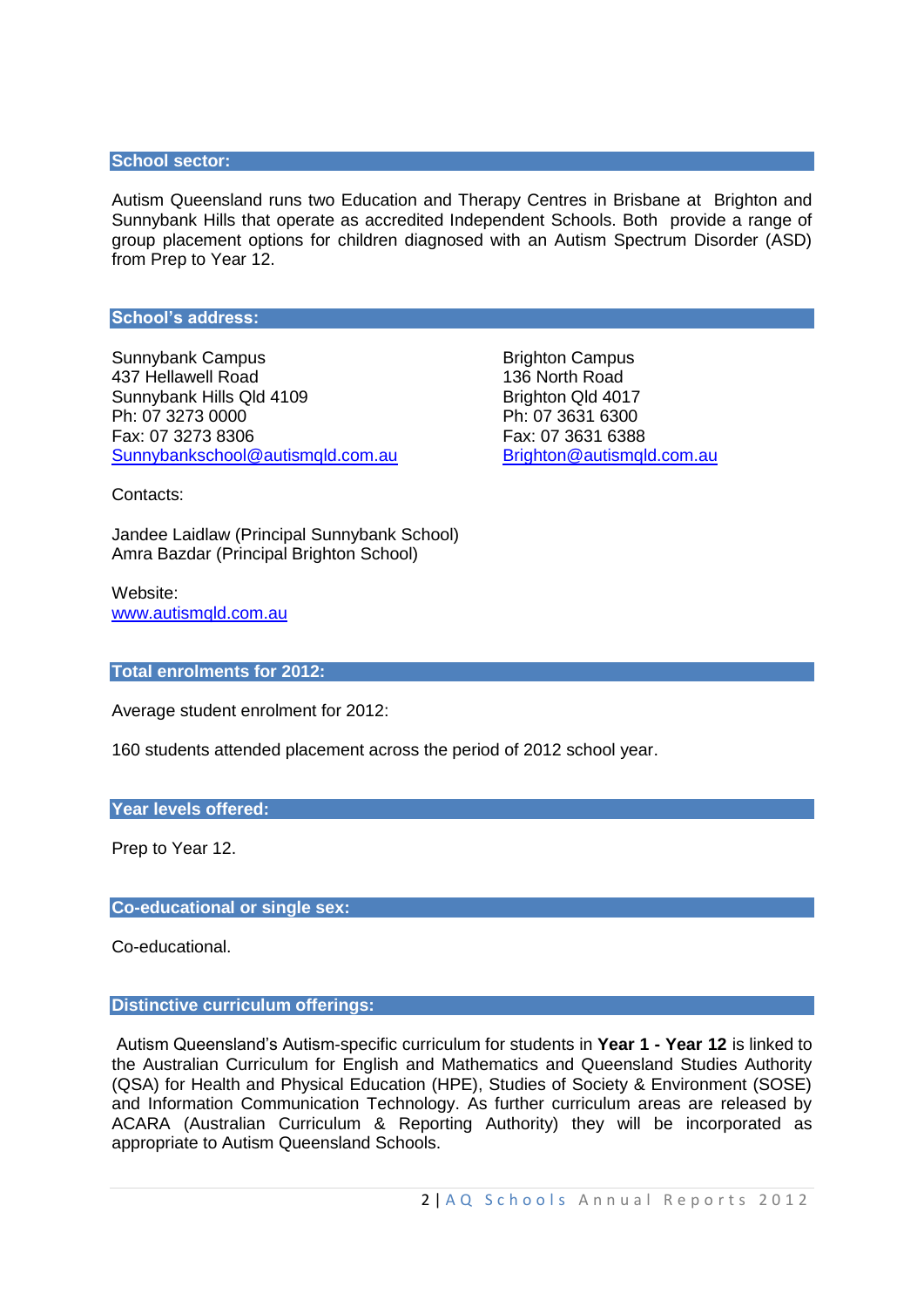**Preparatory** year students access Autism-specific curriculum linked to the Early Years Curriculum Guidelines and the Australian Curriculum following the Foundations for learning: Relationships between the Early Years Learning Framework and the Australian Curriculum document (ECA & ACARA; 2011). Curriculum taught in the preparatory year is accessed through the Early Years areas of Social and Personal Learning, Health and Physical Learning, Language Learning and Communication, Early Mathematical Understandings and Active Learning Processes.

AQ's comprehensive educational approach for school aged students is a curriculum focused on the core characteristics of Autism, these being:

- Social Skills
- Communication
- Sensory Information Processing
- Adaptive Behaviour
- Stress Management
- Daily Living Skills
- Community Access
- Play and Recreation Skills.

This is achieved through:

- Modified academic curriculum
- Individualised programs tailored the students developmental needs and strengths
- Small group setting
- Multidisciplinary team including teachers, speech pathologists, occupational therapists, psychologists and social worker
- Inclusive programs which support students maintaining and improving participation in their local school setting
- Collaboration and consultancy with key stakeholders
- Structured learning and skill building based upon positive behaviour support techniques
- Focus on functional life skills
- Environmental modifications and supports
- **•** Emphasis on generalisation
- Supported transition
- Parent education and training.

The role of the AQ Schools is to assist students to develop strategies to overcome, minimise or manage difficulties associated with their ASD so they can experience success as learners in their 'home' school, participate in all aspects of the mainstream school curriculum and complete their formal education.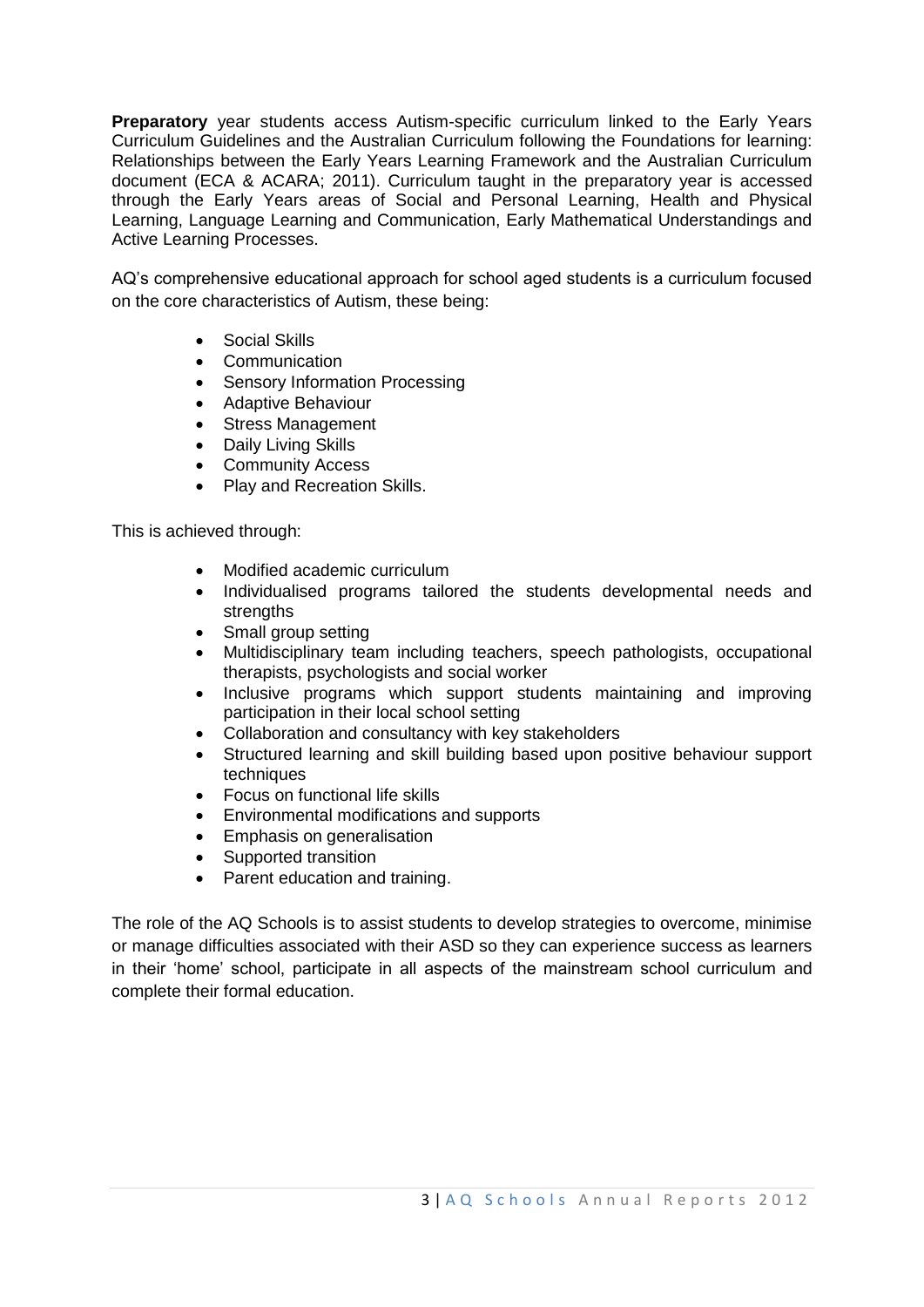#### **Extra-curricular activities offered at Autism Queensland:**

- Community Access
- Parent Support Groups
- Parenting Programs
- Sibling programs and activities
- Annual Go Blue For Autism fundraising and awareness campaign
- Sports Day/s
- End of year Concert and Markets
- Holiday Programs

#### **Social climate:**

Autism Queensland's philosophy and approach, which permeates all aspects of service delivery especially within the Schools, is based on the following:

## *Our Mission*

*Support the successful transition through every stage of the lives of people living with Autism Spectrum Disorder.*

## *Our Values*

We value:

- *Excellence in practice*
- *Realistic and honest communication*
- *Urgency in actions*
- *Embrace diversity*
- *Inclusive of all stakeholders*
- *Outcome orientated.*

Autism Queensland's educational approach is based on the organisation's commitment to individuals with Autism, and their families. Our approach is based on the needs of the individual child and the needs identified in the student's Individual Education Plan (IEP). Autism Queensland's model of services is comprehensive and does not follow any single recognised educational approach or methodology. Many of the single-strand philosophical notions (e.g. discrete trial instruction or facilitated communication) have many valuable strategies but are not appropriate or sufficient for every individual.

An eclectic or comprehensive approach allows teachers and therapists to use elements of several effective approaches in a way that meets the needs of each child. "There is consensus among well respected scholars in the field of Autism that there is no empirical basis for recommending one approach or endorsing a single program as being superior for all individuals with ASD" (Dunlop & Fox, 2002; Heflin & Simpson 1998a).

The goal we have for all students enrolled in a group placement at AQ Schools is to develop in all students the skills that will enable them to participate to the fullest extent in their home school and local community. In providing this, Autism Queensland follows the "Principles for Effective Education in ASD" (Jordan, R; 2005).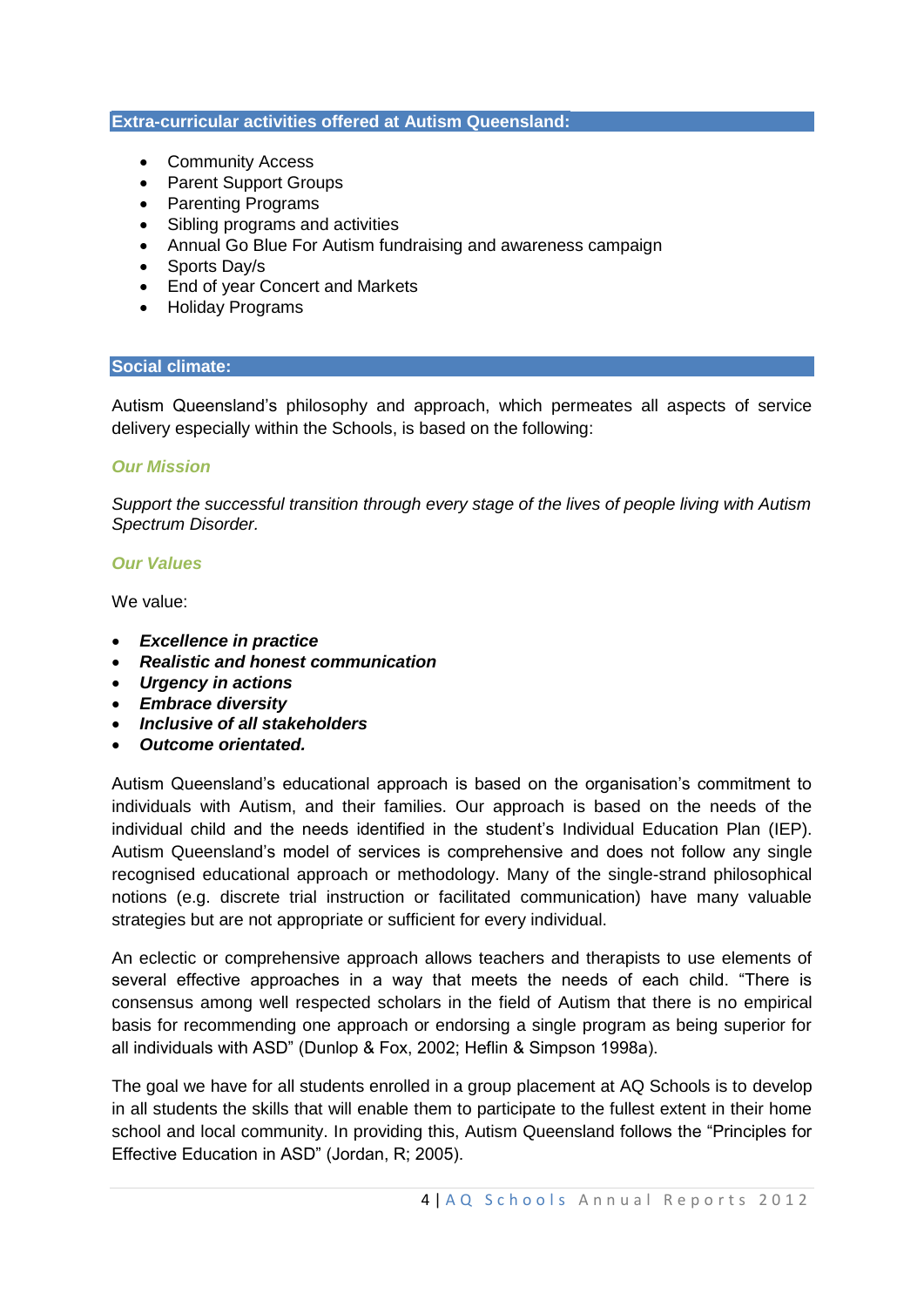These are to:

- reduce stress
- harness the strengths and interests of students
- compensate for weaknesses
- develop independence
- increase social and emotional understanding
- improve communication
- facilitate flexibility.

## **Parental involvement:**

Autism Queensland is committed to working within its school campuses in a highly collaborative model. A full range of professionals - teachers, occupational therapists, psychologists, speech pathologists, social workers, teacher aides, parents and other professionals and care givers develop appropriate Individual Education Plans. Because of this wide involvement with goal setting and strategies, our programs are owned by the whole school and all elements of the student's human network.

This approach ensures generalisation of knowledge to other settings such as home, local school setting, and the community. Close collaboration with home school staff ensures that the skills focused on during placement are pertinent issues and required skills for the student when attending their setting.

Collaboration with parents regarding issues experienced at home or when participating in family or community activities make up the basis of community access. Home school staff are invited to visit students to see them 'in action' at Autism Queensland, and parents are scheduled for parent contact sessions each term. The philosophy behind such processes is to enhance the generalisation of skills between settings, to share ASD knowledge and strategies, and to gain regular feedback that programs and placements continue to meet student needs. Autism Queensland in recent years also introduced goal based home/school communication books to track daily progress towards IEP goals and ongoing programming needs.

Feedback from 2012 indicated that 100% parents felt that their child was happy, safe and well supported in the Autism Queensland school environment. Whilst getting such information from our students would be a challenge given they range in age from 6 to 16 years of age with varying cognitive abilities, parents prove a highly reliable reporter for such information as they attend parent contact sessions each term on different days and for different sessions so are able to observe for themselves their children within the overall Autism Queensland environment and with different staff.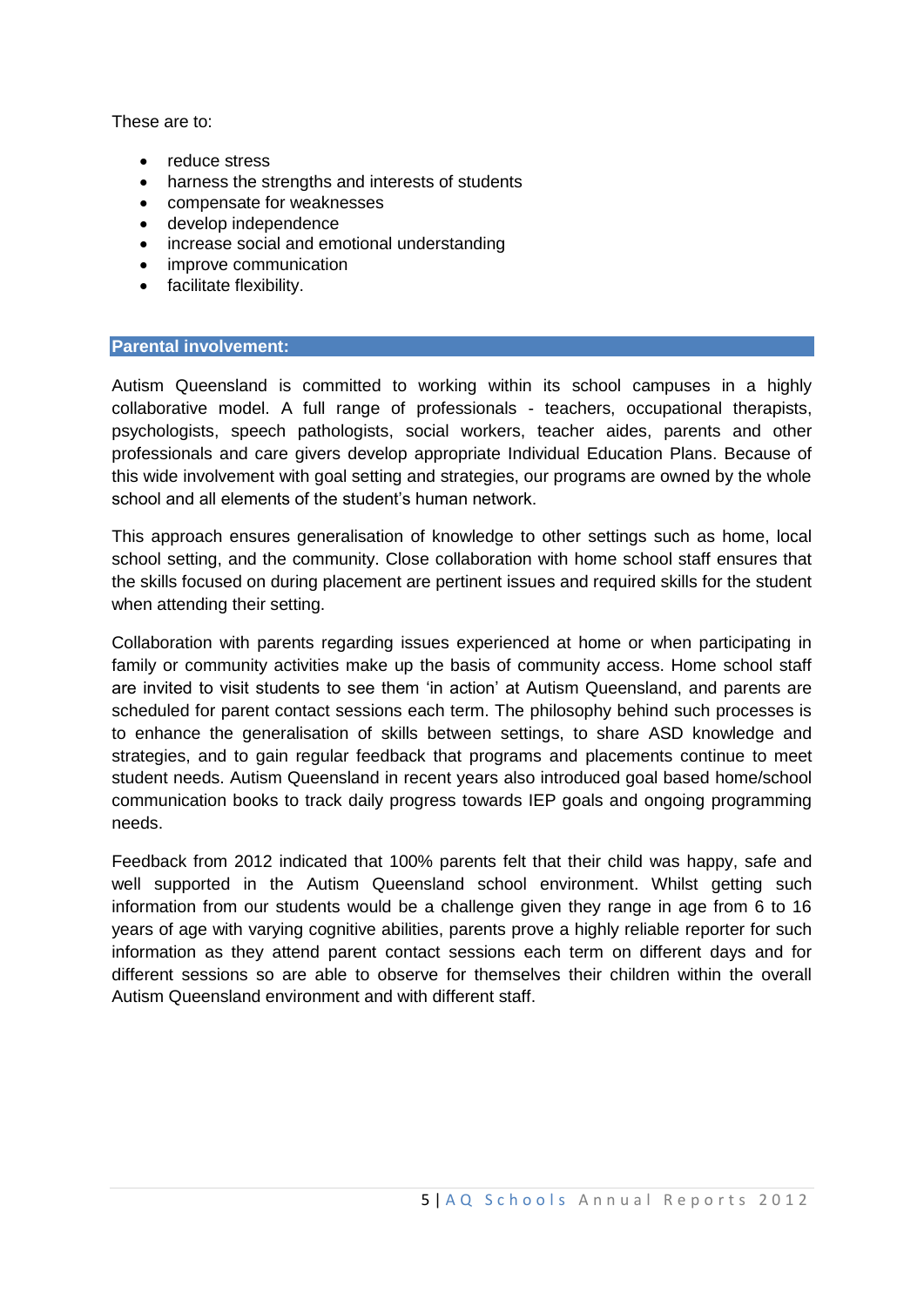### **Staffing:**

| <b>Workforce Composition</b> | <b>Teaching Staff</b> | Non-teaching Staff | <b>Indigenous Staff</b> |
|------------------------------|-----------------------|--------------------|-------------------------|
| <b>Headcounts</b>            | 20                    | 64                 | Nil                     |
| Full-time equivalents        | 13.9                  | 35.3               | Nil                     |

| <b>Qualifications of Teachers</b> |                                                  |  |  |
|-----------------------------------|--------------------------------------------------|--|--|
| Highest level of attainment       | Number of classroom teachers<br>& school leaders |  |  |
| Doctorate                         | 0                                                |  |  |
| <b>Masters</b>                    | 2                                                |  |  |
| <b>Bachelor Degree</b>            | 17                                               |  |  |
| Diploma                           | 1                                                |  |  |
| Certificate                       | 0                                                |  |  |

## **Professional Development:**

Autism Queensland is committed to professional development and prioritises opportunities for all staff that will enhance the quality of services delivered by professionals and support staff within the organisation.

All staff within the school system participate in an annual performance review which identifies strengths and areas where performance can be enhanced through coaching and mentoring, professional development and access to training opportunities. Each school professional works with the Principal to identify their professional goals for the year during this process. The performance review process serves as the basis for identification of development needs and facilitates an individually tailored approach to professional development.

Teacher aides and ancillary staff such as bus drivers and bus escorts all participate in relevant professional development focussing on critical elements of their roles.

All staff who attend external professional development programs are required to share learning with their peers – either informally within the School teams or by means of a presentation at staff meetings. This promotes cross-disciplinary knowledge and understanding, ultimately improving the quality of service provided to students and their families.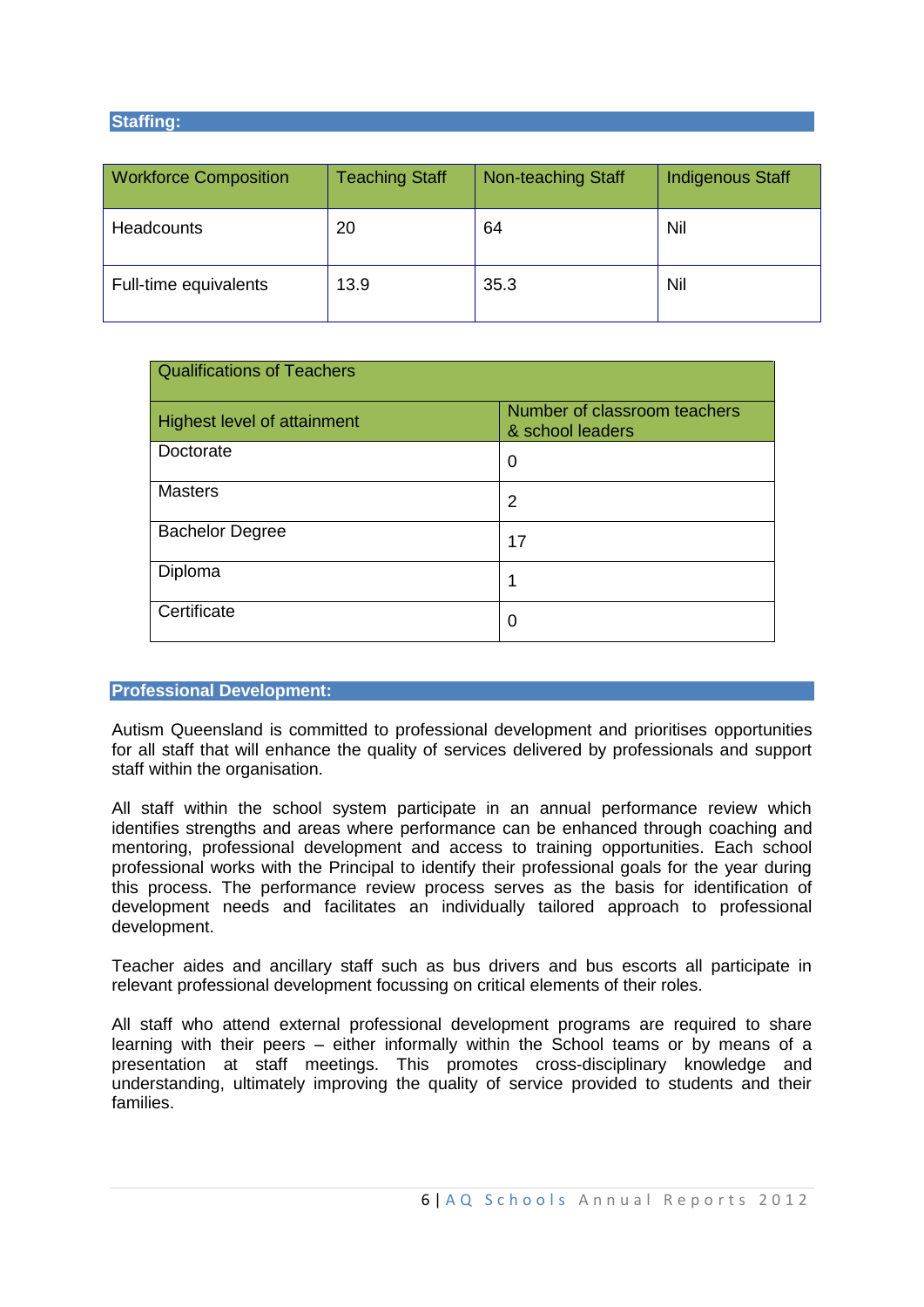#### **Expenditure on and staff participation in professional development 2012:**

The total funds expended on staff' professional development in 2012 was \$27, 000.

Some highlights on the AQ Schools professional development calendar included:

- Personal Leadership in Rapidly Changing Times
- Autism and Evidence Based Practice in Early Intervention and School
- Cognitive Behaviour Therapy for Children and Adolescents with ASD
- AQ Symposium
- Embedding the Australian Curriculum
- Coaching Parents to enable Children's Participation
- SCERTS Workshop
- Sexuality & Relationships Education
- Think Feel Know mentoring program
- Marzano Institute's Art & Science of Teaching
- ISQ Literacy & Numeracy Coaching Academy
- Emotional Regulation and Transactional Support
- Bronze Medallion
- QELI Foundations of Coaching
- Direct National Interactive Whiteboard Training.

There was 100% involvement by teaching staff in professional development activities in 2012.

#### **Student Performance:**

Students attending AQ Schools do not participate in NAPLAN testing during their placement. However, students may participate at their 'home school'. It should be noted that while many students enrolled in the AQ Schools may also be exempt from NAPLAN testing, such decisions regarding exemption are determined by a student's 'home school' staff and their parents.

All students attending AQ Schools have an Individual Education Plan (IEP) with goals set across curriculum areas. IEPs are reviewed 6 monthly in collaboration with the AQ School Team, 'home school' staff and parents.

Student attendance - 2012

The average attendance rate for the whole school as a percentage in 2012 was 94%.

Vocational Educational Training qualification (VET) Number of students awarded certificates under the Australian Qualification Framework (AQF). Certificate I Certificate II Certificate III or above 8 0 0 Students successfully completed ICA10111 Certificate I in Information, Digital Media and Technology.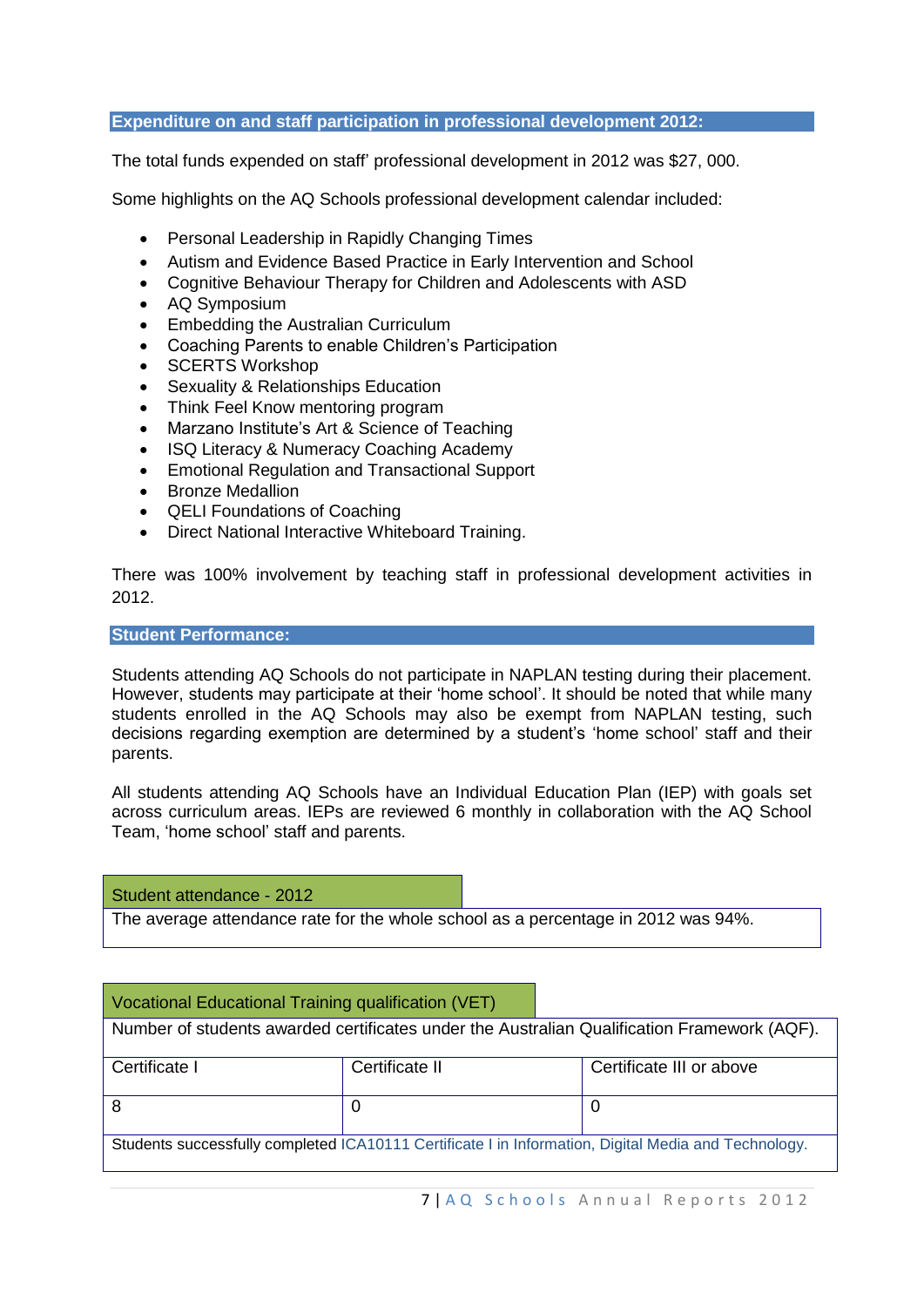#### **Parent, student and teacher satisfaction:**

Feedback from parents in 2012 indicated that:

- 100% parents felt that their child was happy, safe and well supported in the AQ School environment.
- 95% feel the placement was meeting their major concerns
- 95% feel that the AQ School environment and resources adequately met their child's learning needs
- 95% feel they had been able to use the strategies and information provided by placement staff
- 95% feel happy with the communication and reporting process
- 84% feel that their child's participation and performance improved at their 'home school' as a result of group placement.

This question in regard to students' satisfaction with school proved too abstract for students with Autism, with responses given being influenced more by student's immediate emotions and needs, as opposed to their understanding of the long term benefit of their placement.

Feedback from staff in 2012 indicated that:

- 90% school workforce were satisfied with access to professional development opportunities that relate to school and systemic initiatives
- 72 % of staff members were satisfied with morale in the school.

#### **How computers are used at AQ to assist learning:**

At Autism Queensland we aim to be able to offer our students access to high quality ICT. Through this we know students with ASD can better communicate with others, be selfsufficient, achieve more at school, and be better placed for employment later in life. It has been well documented that children with ASD have an enhanced ability to learn complex computer skills easily due to their extreme focus and logical thinking. This can give our students the ability to succeed when they often have difficulty doing so.

It is important that we prepare the students at Autism Queensland for the digital learning environments of both the present and future through use of:

## The internet:

- access learning materials to assist their individualised areas of interest
- be able to go online to use the internet to conduct research for school assignments
- communicate with students in other schools and countries.

## One to one digital learning:

- students will be able to visit the computer room as a class unit and work on a range of one to one learning tasks that are individualised to their ability level e.g. reader rabbit, zoombinies, PowerPoint etc.
- engaging tasks that focus on communication and social skills.
- students will be able to continue to work and on and even enhance activities from their Education Queensland and private school placements.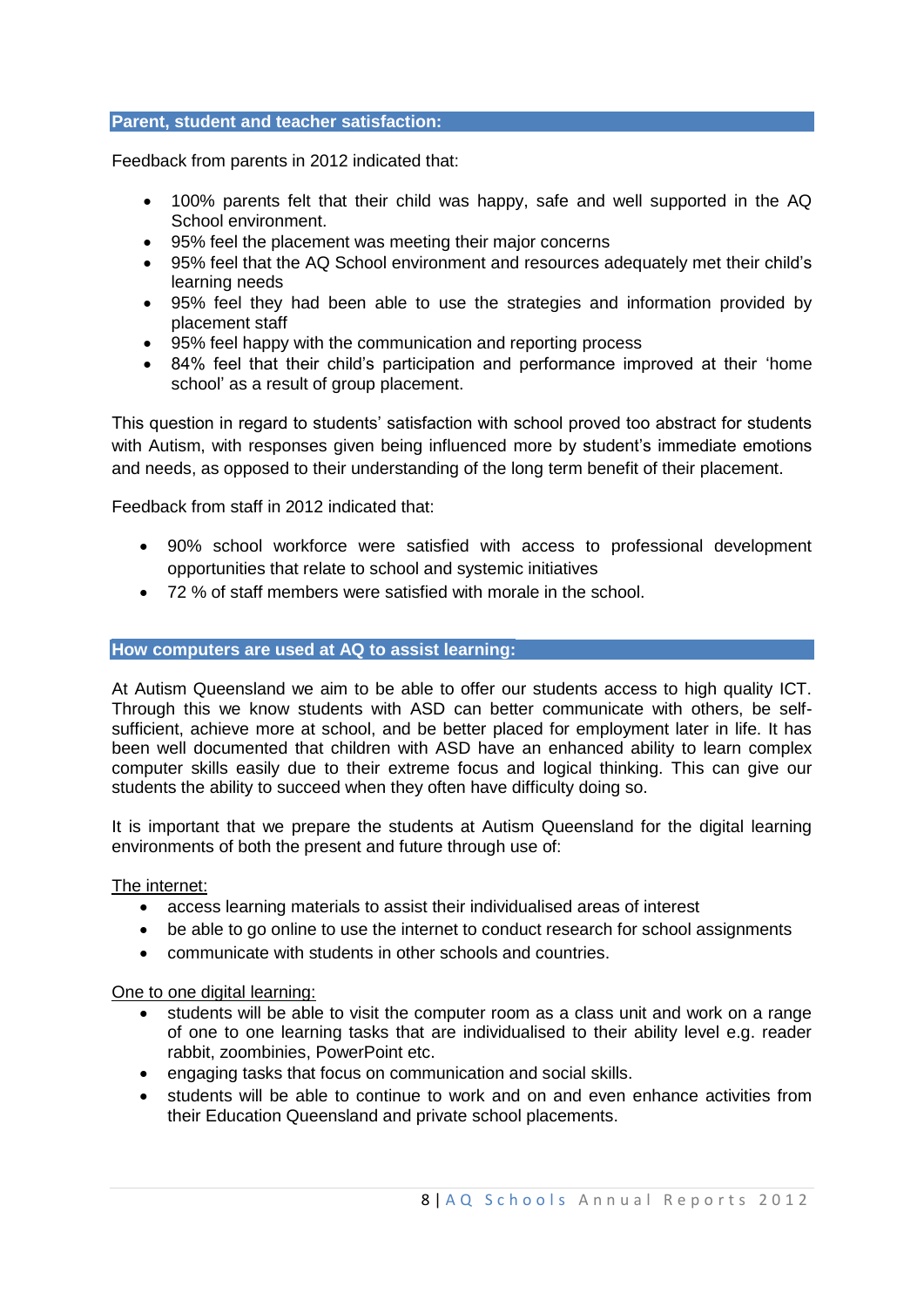Collaborative learning

 students can produce quality collaborative and co-operative results utilising current best practice, dynamic and stimulating technology e.g. digital photo presentations, digital video making, recording and broadcasting pod casts, garage band soundtracks, web page design etc.

The keys to raising student achievements in both social and academic skills are to provide students with a solid foundation and to motivate them to become lifelong learners.

Technology greatly assists students with Autism to accomplish this goal. It is highly engaging for students and stimulates their imaginations. Numerous research studies on the impact of technology on student learning and motivation have demonstrated this finding with remarkably similar results.

#### **School progress towards its goals:**

AQ Schools 2012 directions included:

- continued commitment to providing a safe and secure learning environment for all students
- providing evidence based transdisciplinary programs for students
- continued alignment of the AQ Schools Curriculum to the Australian Curriculum
- continue to develop capacity for new technologies to enhance learning outcomes for students with Autism
- introduce Transition Teachers to facilitate successful return of students to their fulltime home school environment.

2012 was another busy year for Sunnybank and Brighton Schools. The Schools renewed their service agreement with Education Queensland for the coming 3 years. This process is comprehensive and collaborative, and continues to confirm Education Queensland's commitment for ongoing partnership with Autism Queensland. The agreement highlighted a growing need for clear collaboration regarding implementation of Australian Curriculum across Autism Queensland and students 'home school' placements. The introduction of dedicated Transition Teachers has also been formalised in the new agreement, with a teacher per school being appointed to commence next year. This will see an extended transition process being initiated with follow up for concluding students remaining in place for 12 months post placement.

AQ Schools' Principals led the Cyclic Review process and committee across the year. Cyclic Review Committee members included Dr Andre Van Zyl, Chair (Director of Business St Paul's School), Trevor Beasley (Advisory Visiting Teacher ASD, Education Queensland), Gordon Dickson (Treasurer, Autism Queensland Board of Management), Carol Caton (Autism Queensland Chief Financial Officer), Alison Geale (Autism Queensland Manager Human Resources and Risk), Penny Beeston (Autism Queensland Chief Executive Officer), Marion Zavattaro (Senior Teacher, Sunnybank) and Kylie Deer (Senior Teacher, Brighton). The final report is yet to be approved by Autism Queensland's Board of Management. Following this, it will be submitted to the Board of Non-State School Accreditation in March 2013.